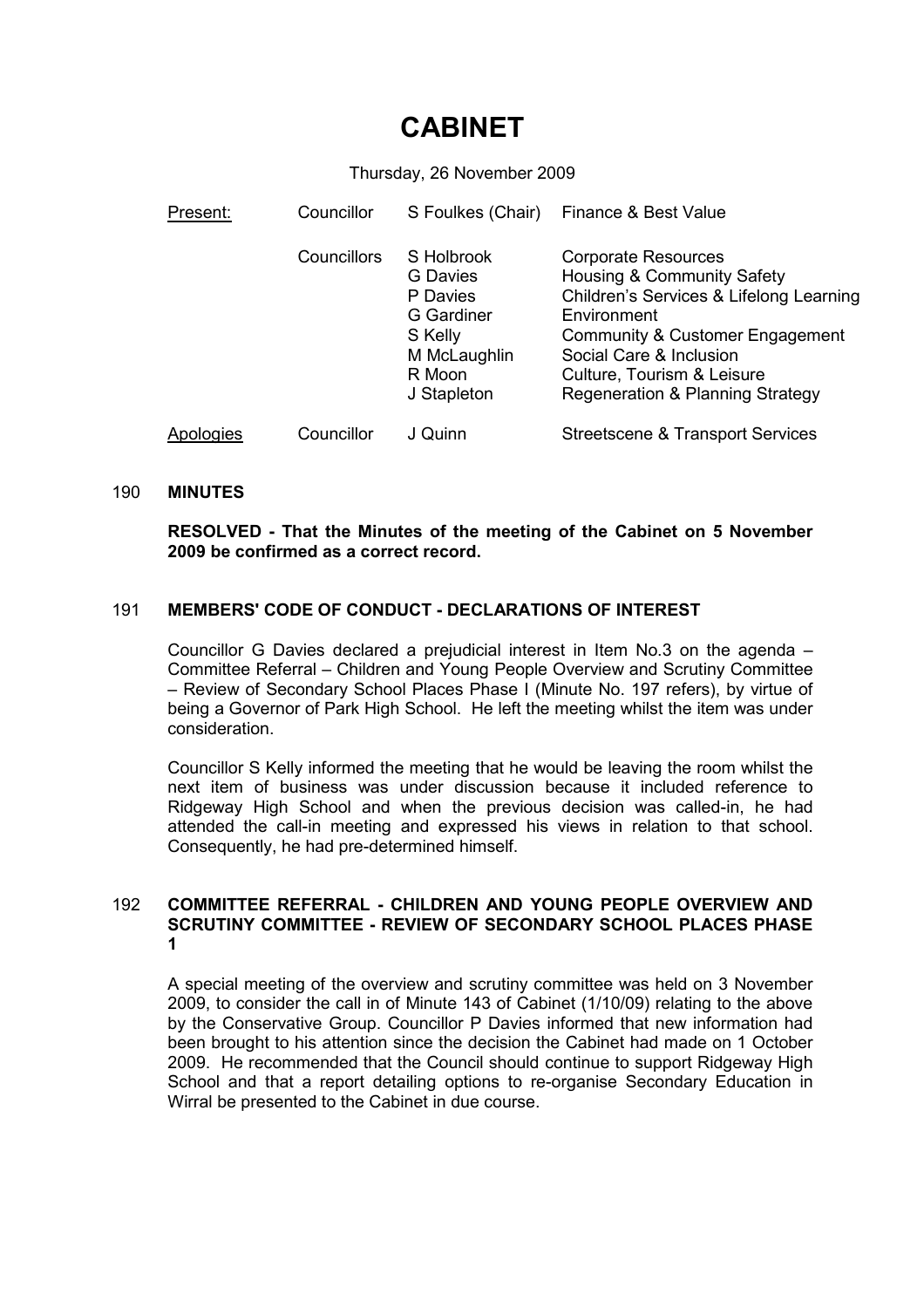RESOLVED - That

- (1) Cabinet notes the resolutions discussed at the Children and Young People Overview and Scrutiny Committee on 3 November 2009;
- (2) Cabinet reiterates its determination to tackle the surplus places issue in secondary education in order that public money is spent wisely and pupils receive the best possible education;
- (3) Cabinet notes the concerns expressed by parents and Governors of Ridgeway High School about its closure and the wishes of the governing body that it cannot agree to a proposal that would ultimately see the closure of Ridgeway High School;
- (4) In view of these representations, Cabinet believes that the '3 into 2' model which would see the closure of Park High, Rock Ferry High and Ridgeway High Schools and their replacement with two new Academies should be formally withdrawn';
- (5) Whilst Cabinet notes the professional view of the Director of Children's Services remains that the '3 into 2' model is the best solution to tackle the issue of surplus places and the gender imbalance in Birkenhead, the Authority pledges to continue to give its full support to Ridgeway High School through school improvement activities as it has always done;
- (6) In light of the above, there is clearly a need to identify a new options for reorganising secondary education in Birkenhead in order to reduce surplus places. Cabinet is also mindful of the window of opportunity available to attract significant additional funding from the current government for improving secondary education in Birkenhead;
- (7) Cabinet, therefore, agrees to revert to the original '2 into 1' model, which it agreed on 6 November 2008, and to recommence discussions and preconsultation on the closure of Rock Ferry High and Park High in order to establish a new mixed Academy for pupils on either the Park High site or a new site, i.e. Borough Road Playing Fields. The Director is requested to consult with representatives of Park High School and Rock Ferry High School and representatives of residents from the Tranmere Hall and Mount Estates and with Shaftsbury Youth Club on the siting of the new Academy and report back to Cabinet on 9 December 2009;
- (8) Cabinet also asks the Director to begin discussions with other key stakeholders on the '2 into 1' model outlined above. This should include working with the Office of the Schools Commissioner and the Department of Children, Schools and Families to form a sponsor team and produce a new Statement of Intent. The Cabinet's view is that the previous Mixed Academy sponsor team should be put forward to the Overview and Scrutiny Committee;
- (9) The Director be also authorised to undertake pre-consultation on the closure of predecessor schools;